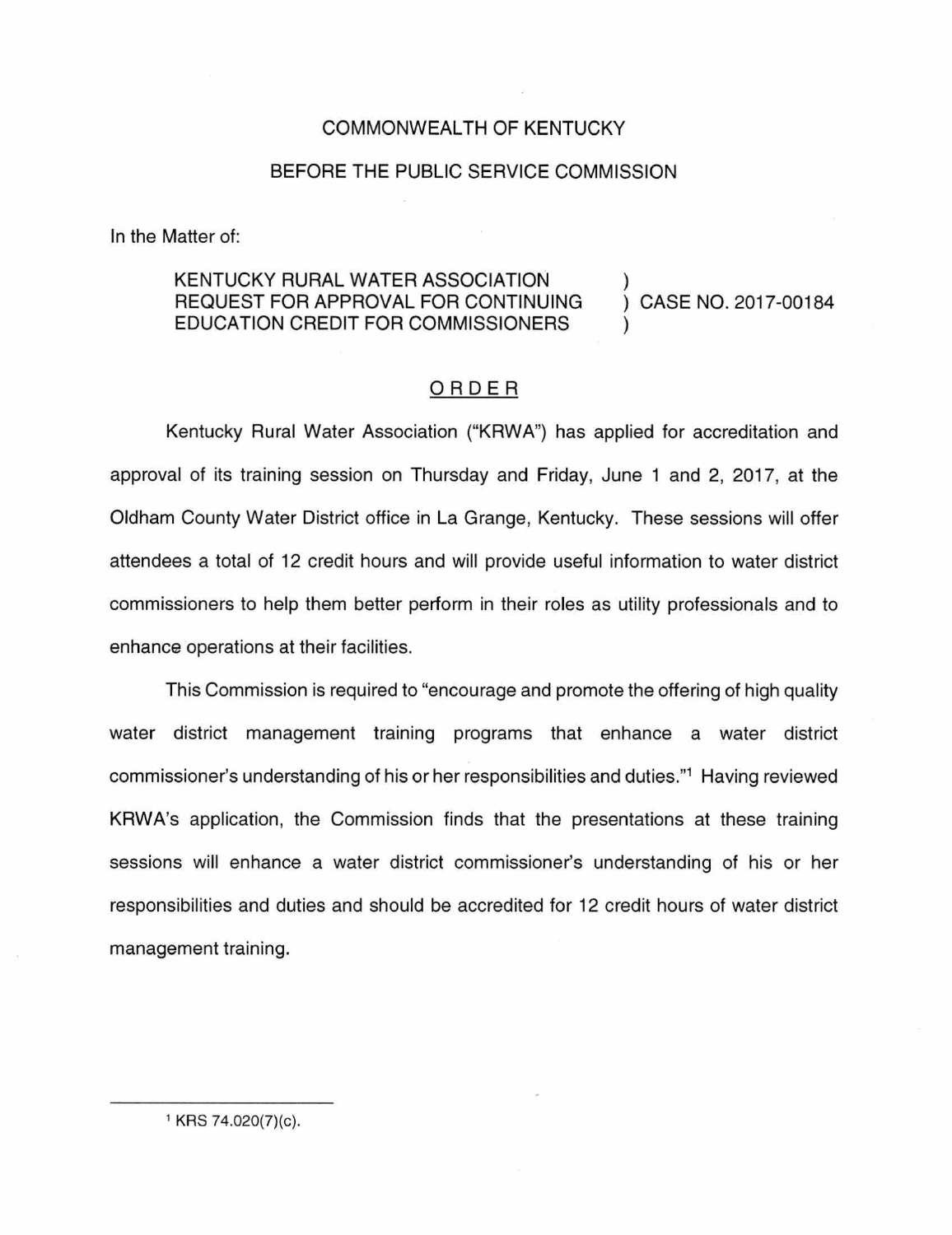IT IS THEREFORE ORDERED that:

1. The sessions on Thursday June 1, 2017, offering up to seven hours of training, and on Friday, June 2, 2017, offering up to five hours of training, are accredited and approved for water district management training.

2. KRWA shall retain a record of all water district commissioners attending the accredited and approved presentations.

3. No later than 30 days after each presentation, KRWA shall file with the Commission:

a. A sworn statement attesting that the accredited instruction was performed;

b. A description of any changes in the presenters or the proposed curriculum that occurred after KRWA's application;

c. The name of each attending water district commissioner, his or her water district, and the number of hours that he or she attended;

d. A copy of any written material given to water district commissioners attending the presentations; and

e. Documents indicating whether the Kentucky Bar Association, the Department of Local Government, and the Kentucky Division of Compliance Assistance approved the training for Continuing Legal Education Credit, Elected County Officials Training Incentive Program credit, and Continuing Education for Drinking Water and Waste Water System Operators, respectively, and whether the Kentucky Board of Certification of Water Treatment and Water Distribution System Operators approved the training for continuing education credit.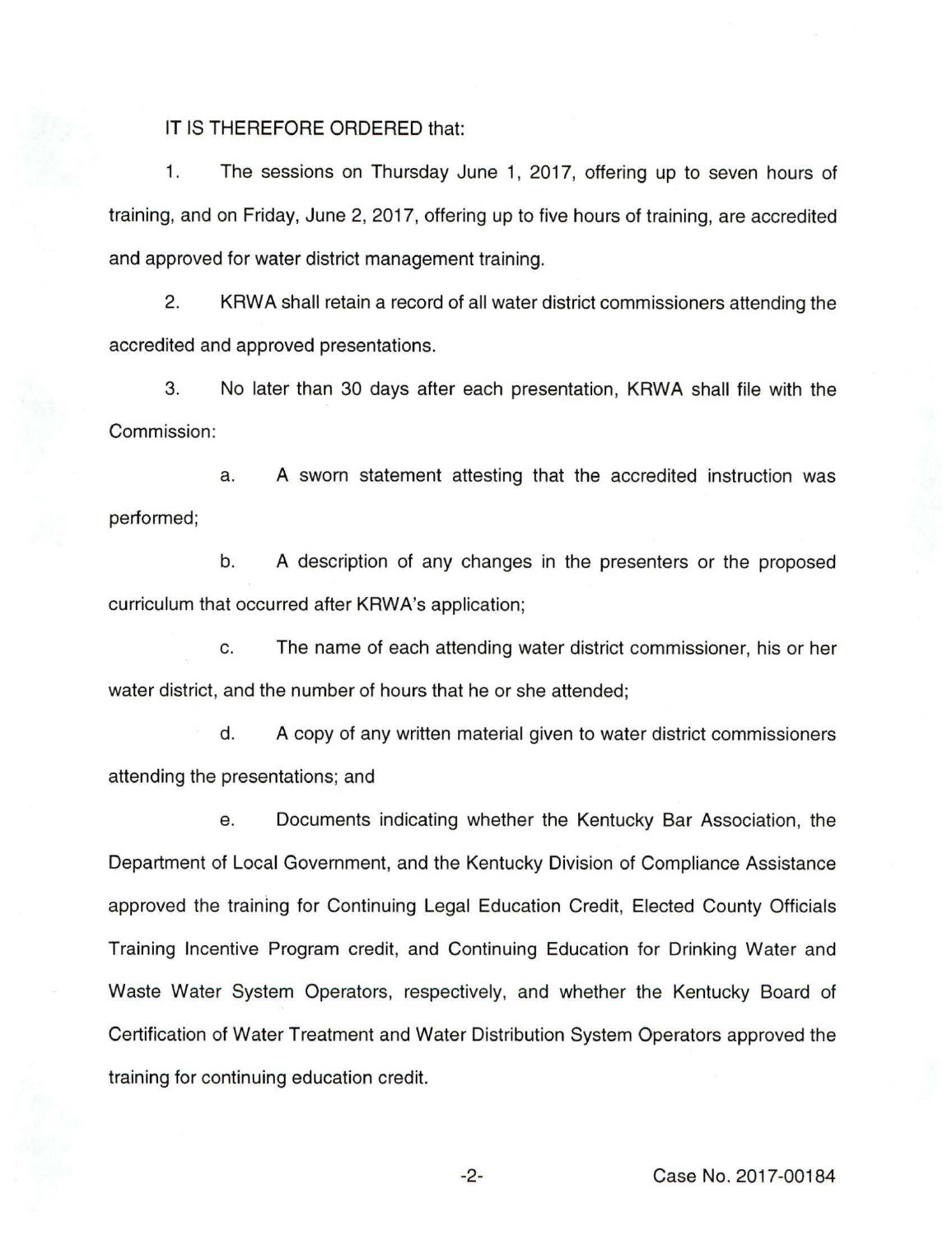By the Commission



ATTEST: athems Executive Director

Case No. 2017-00184